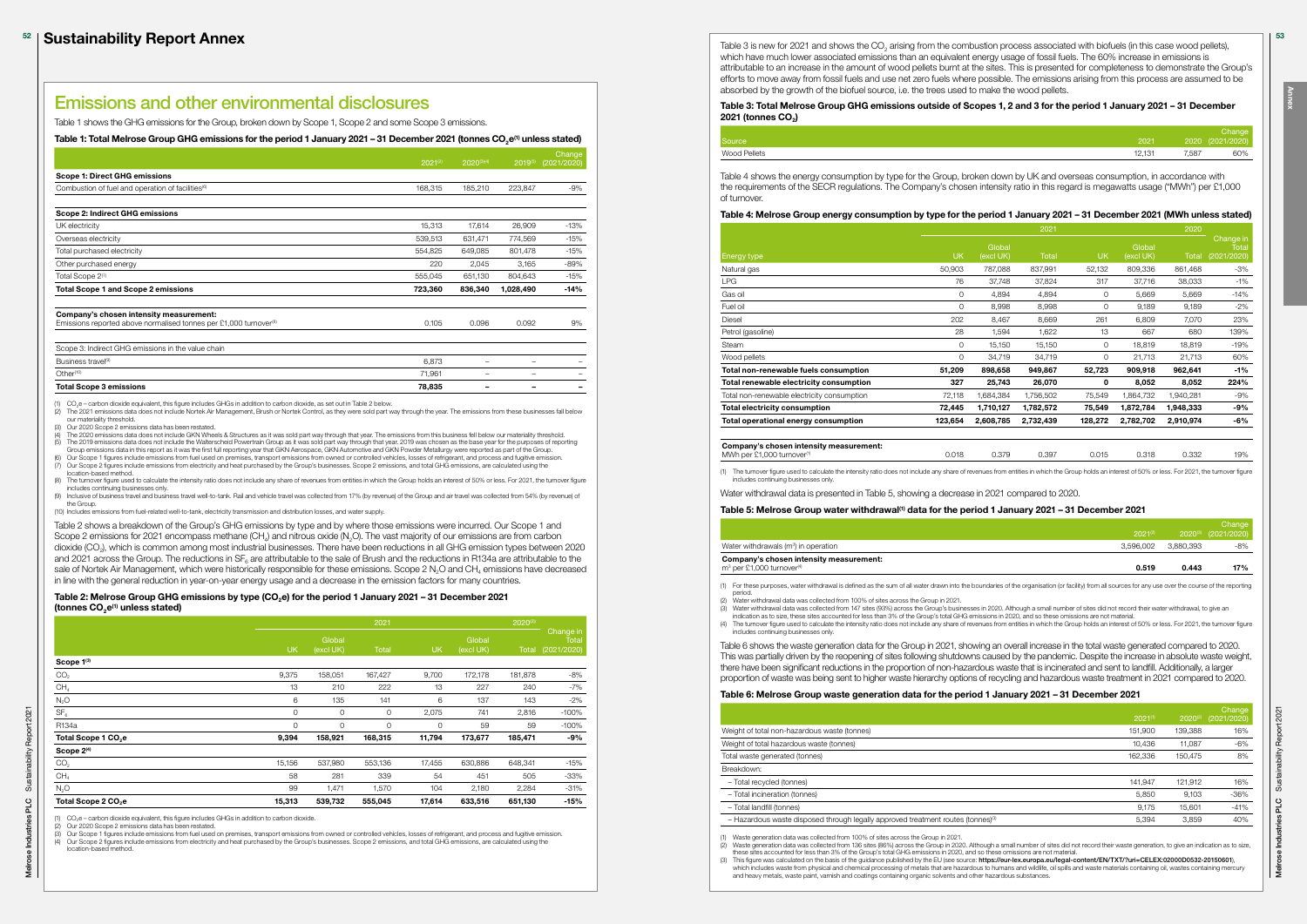#### c) Describe the resilience of the organisation's strategy, taking into consideration different climate-related scenarios, including a 2°C or lower scenario.

To understand, and plan for, how Melrose will be impacted in plausible future climate scenarios and to improve our strategic resilience, we carried out our first climate scenario assessment, under two scenarios. These scenarios use Representative Concentration Pathways ("RCPs"), that set pathways for concentrations of GHGs and, effectively, the amount of warming that could occur by the end of the century. We used the same criteria to rate the climate-related risks that is used to rate other strategic Group risks. Further details of how our businesses are supporting the decarbonisation of their sectors are outlined on pages 10 to 20, and details of our 2021 qualitative climate scenario analysis can be found on pages 22 to 23.

#### c) Describe how processes for identifying, assessing, and managing climate-related risks are integrated into the organisation's overall risk management.

In 2021, the Group risk categories were expanded and refined to include climate change as a strategic Group risk, to reflect the emerging risks involved with the increased frequency of extreme weather and climate-related disasters, coupled with increased climate transition legislation and regulations in this area. Please see page 47 of our 2021 Annual Report for details on how climate change is integrated into our Group strategic risk profile.

At the end of 2021, in recognition of the businesses' strong focus on ensuring an efficient and sustainable use and management of energy, 112 sites (74%)<sup>(1)</sup> across<br>our businesses were certified to ISO 14001 standard, and 28 sites (18%)<sup>(1)</sup> had achieved ISO 50001 certification. Compliance to the standards is ensured by independent auditing, with annual surveillance audits being completed and a full re-certification carried out every three years.

| Taskforce on Climate-related Financial Disclosures ("TCFD") Index |                                                                                                                                                                                                                                                                                                                                                                                                                                                                                                                                                                                                                                                                                                                                                                                                                                                                                                                                                                                                                                                                                                                                                                                                                            |                                                                                                                                                                                                                                                                                                                                                                                                                                                                                                                                                                                                                                                                                                                                                                                                                                                                                                                                                                                                                       |
|-------------------------------------------------------------------|----------------------------------------------------------------------------------------------------------------------------------------------------------------------------------------------------------------------------------------------------------------------------------------------------------------------------------------------------------------------------------------------------------------------------------------------------------------------------------------------------------------------------------------------------------------------------------------------------------------------------------------------------------------------------------------------------------------------------------------------------------------------------------------------------------------------------------------------------------------------------------------------------------------------------------------------------------------------------------------------------------------------------------------------------------------------------------------------------------------------------------------------------------------------------------------------------------------------------|-----------------------------------------------------------------------------------------------------------------------------------------------------------------------------------------------------------------------------------------------------------------------------------------------------------------------------------------------------------------------------------------------------------------------------------------------------------------------------------------------------------------------------------------------------------------------------------------------------------------------------------------------------------------------------------------------------------------------------------------------------------------------------------------------------------------------------------------------------------------------------------------------------------------------------------------------------------------------------------------------------------------------|
| Governance                                                        | a) Describe the board's oversight of climate-related risks and opportunities.                                                                                                                                                                                                                                                                                                                                                                                                                                                                                                                                                                                                                                                                                                                                                                                                                                                                                                                                                                                                                                                                                                                                              | b) Describe management's role in assessing and managing                                                                                                                                                                                                                                                                                                                                                                                                                                                                                                                                                                                                                                                                                                                                                                                                                                                                                                                                                               |
|                                                                   | The Chairman and the Melrose Board oversee and have ultimate responsibility for<br>Melrose's sustainability initiatives, disclosures, and reporting. This includes, but is not<br>limited to, climate risks and opportunities. The Board has responsibility for approving<br>the sustainability strategy, sustainability report and sustainability targets, which also<br>includes climate-related targets. Details of how the Board delegates risk management<br>authority across the divisions is described in the Risk management section of our<br>2021 Annual Report on pages 40 and 41.                                                                                                                                                                                                                                                                                                                                                                                                                                                                                                                                                                                                                              | climate-related risks and opportunities.<br>The Melrose senior management team oversees the Group sustainability function. This<br>responsibility includes the publication of this Sustainability Report and the setting of<br>climate-related targets in line with the TCFD recommendations across the businesses in<br>2021. We integrate the management of sustainability and climate-related issues across<br>our existing governance and committee structures. Please see page 47 for a diagram<br>that outlines how climate is integrated into our governance and committee structures.                                                                                                                                                                                                                                                                                                                                                                                                                         |
|                                                                   | The Board receives regular training, at least annually, on sustainability issues that<br>impact our businesses, including climate change. The Board also receives quarterly<br>updates on key sustainability and climate-related issues that impact the sectors in<br>which the Group's businesses operate, and on the specific measures that need to be<br>implemented to drive improved climate-related performance of the businesses. Please<br>see page 47 for details of how sustainability and climate-related issues fit into wider<br>Melrose governance and Board responsibilities. Our Section 172 statement on pages<br>50 to 53 of our 2021 Annual Report describes in more detail the Board's decision-<br>making in 2021, including in relation to sustainability and climate-related matters.                                                                                                                                                                                                                                                                                                                                                                                                               | We run a decentralised model and overseeing climate-related issues and<br>implementing relevant actions and initiatives is most effective at the individual<br>business level, where most impact can be had. Each business's CEO and<br>executive management team are accountable for climate change and sustainability.<br>Throughout the year, the Melrose Group sustainability function has engaged with the<br>CEOs and other relevant senior leaders of each business to set expectations and<br>to ensure there is appropriate oversight of the impacts of climate and other material<br>sustainability risks and opportunities. Please see the Divisional reviews on pages 12<br>to 29 of our 2021 Annual Report and pages 10 to 23 of this Sustainability Report for<br>detail of how the divisions are engaging on climate change.                                                                                                                                                                           |
| <b>Strategy</b>                                                   | a) Describe the climate-related risks and opportunities the organisation<br>has identified over the short, medium and long-term.                                                                                                                                                                                                                                                                                                                                                                                                                                                                                                                                                                                                                                                                                                                                                                                                                                                                                                                                                                                                                                                                                           | b) Describe the impact of climate-related risks and opportunities<br>on the organisation's businesses, strategy, and financial planning.                                                                                                                                                                                                                                                                                                                                                                                                                                                                                                                                                                                                                                                                                                                                                                                                                                                                              |
|                                                                   | In alignment with our "Buy, Improve, Sell" business model, we view managing<br>climate-related risks and opportunities with the aim of protecting and enhancing<br>both the value of our businesses and their impact on the world. We have considered<br>climate risk under short, medium, and long-term time horizons that reflect the<br>investment and value creation cycle of our "Buy, Improve, Sell" model. We have<br>included a description of the climate-related risks identified as part of our qualitative<br>climate scenario analysis on pages 22 to 23. The time horizons used for the scenario<br>analysis were as follows:                                                                                                                                                                                                                                                                                                                                                                                                                                                                                                                                                                                | In 2021 we invested over £153 million across our businesses on climate-related<br>research and development, for example, to develop products that help their<br>customers to improve their energy efficiency and to reduce their GHG emissions<br>compared with conventional technologies. Please see pages 10 to 20 for further<br>examples. We have described how sustainability and climate-related issues are<br>integrated into our broader strategy in the description of our strategy and business<br>model on pages 4 to 5.                                                                                                                                                                                                                                                                                                                                                                                                                                                                                   |
|                                                                   | • Short-term: until 2023 – aligned with Melrose investment and immediate<br>improvement phases.<br>• Medium-term: until 2026 – aligned with Melrose ownership, engagement and<br>"Improve" period and beyond.<br>• Long-term: until 2040 – expected to align with the period beyond Melrose<br>ownership for our current businesses.                                                                                                                                                                                                                                                                                                                                                                                                                                                                                                                                                                                                                                                                                                                                                                                                                                                                                       | Climate change has a direct impact on product strategy, development, and financial<br>planning across all of our businesses. Our businesses work closely with their<br>customers, partners, and world-class research institutions to develop market-<br>leading, cost-effective innovations and deliver solutions that address environmental<br>challenges. On pages 22 to 23, we have provided details on how we are embedding<br>low carbon transition into our businesses alongside our relevant targets.                                                                                                                                                                                                                                                                                                                                                                                                                                                                                                          |
| <b>Risk management</b>                                            | a) Describe the organisation's processes for identifying and assessing<br>climate-related risks.                                                                                                                                                                                                                                                                                                                                                                                                                                                                                                                                                                                                                                                                                                                                                                                                                                                                                                                                                                                                                                                                                                                           | b) Describe the organisation's processes for managing<br>climate-related risks.                                                                                                                                                                                                                                                                                                                                                                                                                                                                                                                                                                                                                                                                                                                                                                                                                                                                                                                                       |
|                                                                   | Climate change will continue to have direct physical and transitional impacts on the<br>businesses, although for each business the impacts will be different. Each business<br>is individually responsible for developing and managing processes to monitor<br>and manage their climate-related risks. The qualitative climate scenario analysis<br>described on pages 22 to 23 was a key step in identifying climate-related risks and<br>opportunities. Please see the Risks and uncertainties section on pages 42 to 49 of<br>our 2021 Annual Report for details of our Group approach to assessing principal<br>risks including climate change. This year we also assessed water stress. Please see<br>pages 24 to 25 for details.                                                                                                                                                                                                                                                                                                                                                                                                                                                                                     | With Melrose's support, each business invests in and implements appropriate<br>systems and processes to manage their impact on the environment, and continually<br>reviews these in line with evolving expected practices. The executive management<br>team of each business regularly reviews any significant climate-related issues,<br>risks and opportunities related to the business. These reviews consider the level of<br>climate-related risk that the business is prepared to take in pursuit of its business<br>strategy and the effectiveness of management controls in place to mitigate climate-<br>related risk. In line with our decentralised model, our businesses have frameworks<br>in place for identifying principal risks and opportunities appropriate to their business<br>and stakeholders, which include climate-related risks. Each business takes an<br>appropriately tailored approach to improve relative to their maturity in this area at the<br>time of becoming part of the Group. |
| <b>Metrics and targets</b>                                        | a) Disclose the metrics used by the organisation to assess climate-<br>related risks and opportunities in line with its strategy and risk                                                                                                                                                                                                                                                                                                                                                                                                                                                                                                                                                                                                                                                                                                                                                                                                                                                                                                                                                                                                                                                                                  | b) Disclose Scope 1, Scope 2 and, if appropriate, Scope 3 Greenhouse<br>gas ("GHG") emissions and the related risks.                                                                                                                                                                                                                                                                                                                                                                                                                                                                                                                                                                                                                                                                                                                                                                                                                                                                                                  |
|                                                                   | management process.<br>Improving operational efficiency is a key factor that shapes the long-term profitability<br>and sustainability of our businesses and contributes to ensuring that they are<br>responding appropriately to changing regulatory and stakeholder requirements and<br>expectations. Our ambition is to achieve net zero GHG emissions in our Group's<br>operations before 2050 in line with the UK Government's target, to achieve the<br>goals of the Paris Agreement. As part of our evolving sustainability strategy, we<br>have identified relevant Group-level KPIs to support us in better articulating our<br>transition plan to meet our net zero ambition. These metrics include GHG emissions,<br>water (withdrawal and stress) and waste. We have reported Scope 1 and Scope 2<br>emissions data for the Group for several years and have now set reduction targets<br>for the short, medium and long-term. In 2021, we also began to report a limited<br>number of Scope 3 emissions and will shortly incorporate these into our targets.<br>Please see the tables included on pages 52 to 53 of the Annex to this Sustainability<br>Report for our Scope 1, 2 and 3 emissions disclosures. | We have reported Scope 1 and Scope 2 emissions data for the Group for several<br>years. In 2021, we also began to report a limited number of Scope 3 emissions.<br>Please see the tables included on pages 52 to 53 of the Annex to this Sustainability<br>Report for our Scope 1, 2 and 3 emissions disclosures. Our Group emissions are<br>closely linked with our Group climate transition risk exposure. Please see our 2021<br>qualitative climate scenario analysis on pages 22 to 23 for details on our climate<br>transition risk and how our divisions are addressing and engaging with climate<br>transition risks and opportunities.                                                                                                                                                                                                                                                                                                                                                                       |

### c) Describe the targets used by the organisation to manage climaterelated risks and opportunities and performance against targets.

Each of our businesses are at a different stage of their respective strategic sustainability improvement journey, and at different points in their Melrose ownership. By the very nature of our "Buy, Improve, Sell" strategy, our Group sustainability performance will fluctuate during our investment cycle as we acquire new businesses in need of improvement, and sell businesses that we have improved. These differences among our businesses, and the unique nature of our business model, have been assessed and considered in setting the parameters of the Group sustainability targets, which cover net zero, Scope 1 and Scope 2 emissions intensity, renewable electricity sourcing, waste diverted from landfill, climate-related research and development expenditure and the development of new products that contribute to the decarbonisation of the sectors in which we operate. Please see page 14 for more details on our environmental targets including time horizons.

(1) Data has been collected from 98% (by sites) of the Group.

Annex

# Melrose Group disclosures in alignment with the recommendations of the Taskforce on Climate-related Financial Disclosures ("TCFD")

55